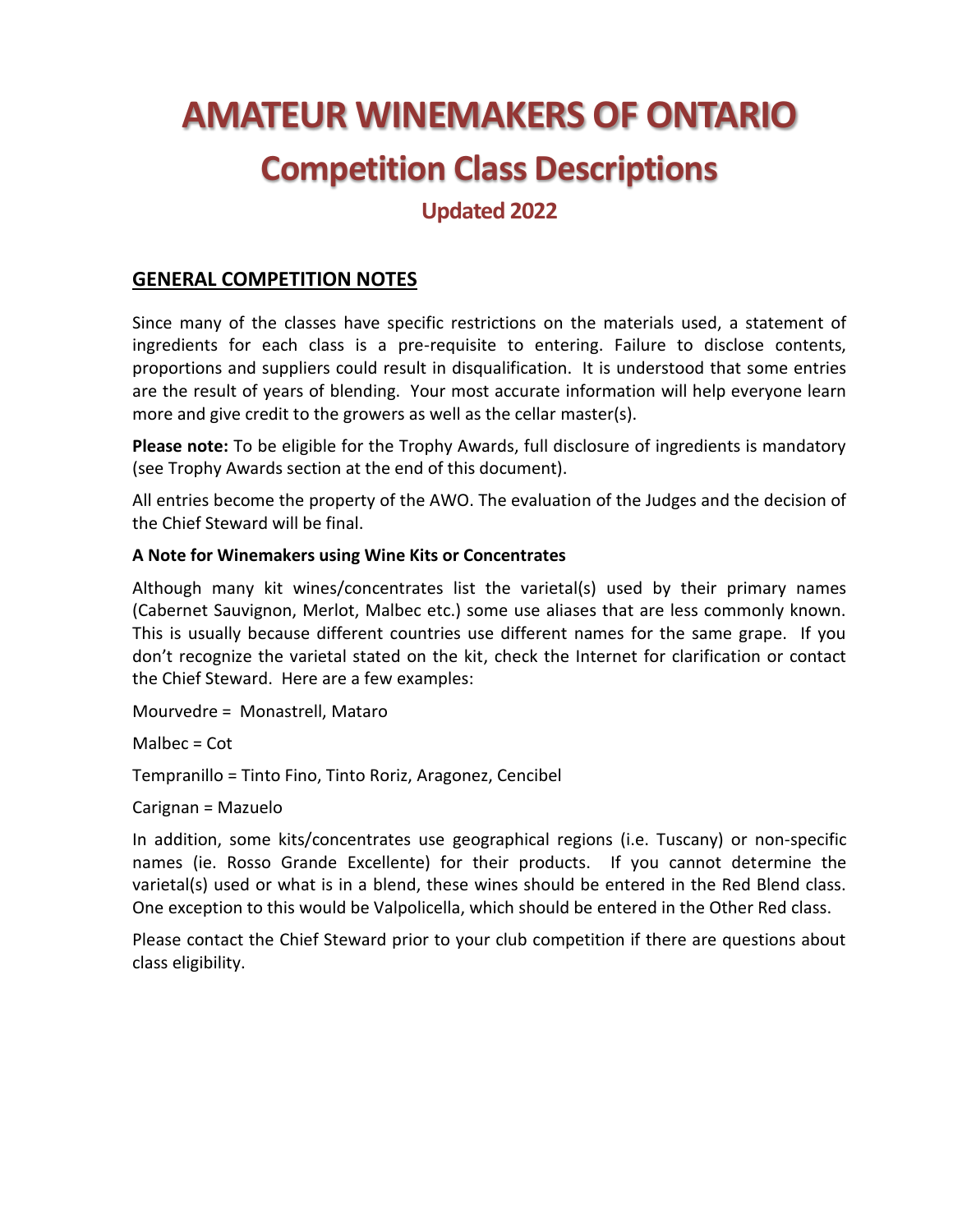# **WINES**

# **APERITIF STYLE WINES**

Although aperitifs are designed to stimulate the appetite with distinctive flavours and high alcohol, they also find use as social or dessert drinks. Alcohol levels from 14 - 20% are usually achieved by fortification.

# **Class 11 – DRY TO MEDIUM SHERRY STYLE WINES**

Colour range of pale to deep amber, light to medium-bodied. The bouquet and flavour can reflect a range from Sherry to Madeira, finishing dry. The medium sweet, medium high alcohol Sherries are usually made from a Palomino type grape. It should have a characteristic nutty bouquet and flavour common in good Amontillado and Oloroso Sherries achieved by an oxidative process. Normally the colour is a rich golden and the finish leaves a lingering sensation of richness.

Examples include Fino Sherry, Amontillado, Dry Oloroso Sherry and drier Madeiras such as Sercial. Sweet sherry belongs in the After Dinner Class.

# **Class 12 – DRY TO SWEET APERITIF NON-SHERRY WINES**

These are full-bodied wines that have the sharpness of a dry wine and a pleasant bitterness, which may be achieved through the addition of an herbal mix. Dry aperitif has a dry, clean and usually bitter aftertaste. These wines may be extremely dry with the upper range of sweetness demonstrated by Martini Extra Dry Italian Vermouth. Any appealing colour is acceptable.

Sweet Aperitif is a pre-dinner drink that stimulates the appetite. These are full-bodied wines with a high herbal flavour and bouquet. Sweet aperitifs may maintain a unique behaviour pattern in which the initial flavour is a pleasant sweetness, which drops off to a dry or bitter aftertaste and a nearly complete disappearance of that initial sweetness. Alternatively, sweet herbed fortified wines can be entered in this class, reflecting commercial patent aperitifs. Any appealing colour is acceptable.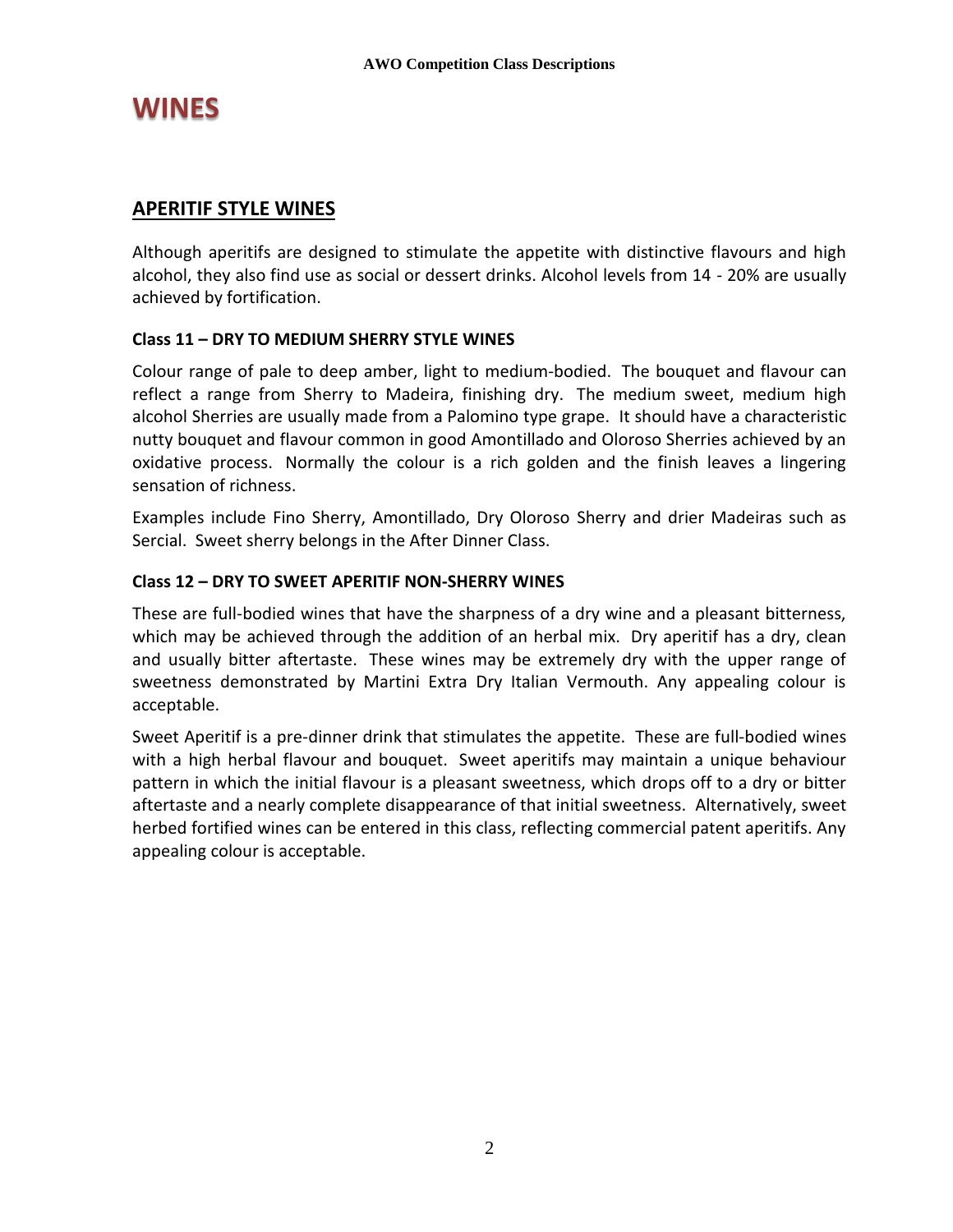# **WHITE TABLE WINES**

These are wines to be drunk with lighter flavoured foods. The wines range from colourless to straw and even golden. Avoid brown tinges, as darker colours are less appealing in these classes and are often indicative of a problem fermentation, poor cellaring, or over-ageing.

The bouquet should be fresh and crisp, often reflecting varietal characteristics in the appropriate classes.

The sweetness of a white table wine may range from bone dry to medium dry. With variable residual sugar, balance between sugar and acid is very important. Wines should finish clean with no cloying.

Some spritz is acceptable in a white wine, although the bubbles should not be rising in the glass. White table wines may be made from grapes, grape juice or grape concentrate.

#### **Class 20 – Sauvignon Blanc (New class for 2020)**

Colour may be almost colourless to pale straw. Bouquet ranges from from grass, herbs, nettles, gooseberries, asparagus, bell pepper (presence of pyrazines) to citrus, tropical fruits, peach. Flavours range from citrus (lemon, lime), green apple, grapefruit to tropical fruit, peach, kiwi, guava and melon. Mineral and/or flinty characteristics may be present. Sauvignon Blanc generally has medium to high acidity with light to medium body. Most examples are unoaked. Entries must contain a minimum of 85% Sauvignon Blanc regardless of source: i.e. grape, juice or concentrate.

#### **Class 21 - CHARDONNAY**

Colourless to gold is an acceptable range, but straw seems to dominate in commercial examples. A darker colour is likely to indicate age and/or barrel maturation. The bouquet should be complex with a prominent varietal aroma and rich nose. 'Butterscotch' may be present as well as an earthy 'barnyard' character. These may be the by-products of malolactic fermentation, oak aging and long exposure to the lees. Oak aging will contribute to the complexity but this should be balanced by fruit on the nose and acid, alcohol and glycerine on the palate.

The wine is light to full-bodied and the residual sugars should not exceed 1%. The wine may exhibit a filling buttery start followed through to a lemony finish, married together with a soft oak flavour. The aftertaste should be clean, lemony and persistent. Winemakers may choose to make it in a crisp Chablis style or a broader, more classic Burgundian style. Entries must contain at least 85% Chardonnay product regardless of source: i.e. grape, juice or concentrate.

#### **Class 22 - RIESLING**

This class is limited to traditional German, Johannesburg or White Riesling products. Other varieties have Riesling in their name but are not true Rieslings. Two varieties commonly available to home winemakers which **do not** belong in the Riesling class are Welschriesling and Emerald Riesling. Both of these varieties are actually crosses of other varietals and Riesling and should be entered in the Other White class.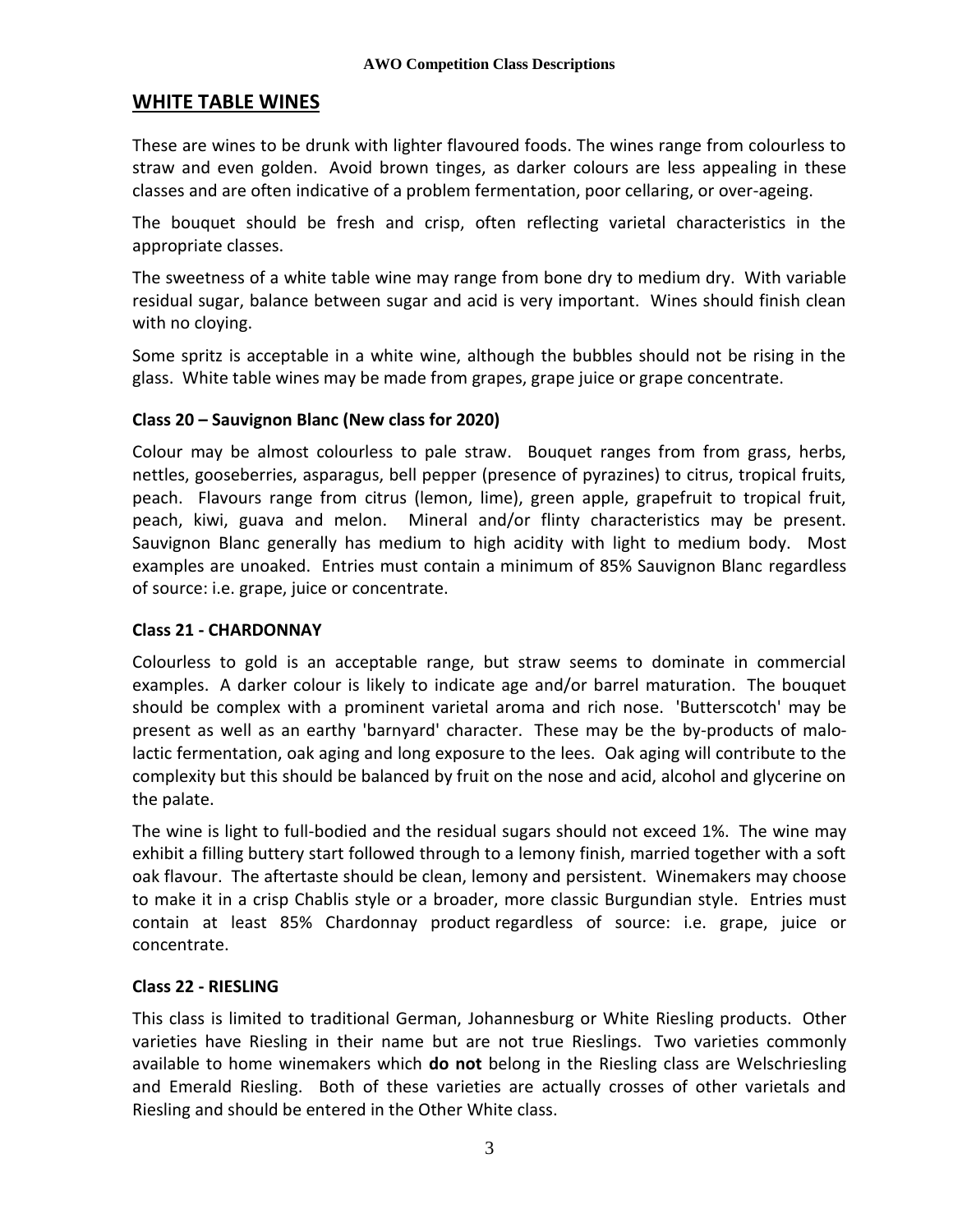These wines will range from colourless to golden. Golden possibly indicates sweetness. This is a light to medium-bodied wine. The bouquet must be very pronounced with a typical Riesling aroma that is fruity with an identifiable spiciness.

The sweetness ranges from 0% to 3% residual sugar. Alsatian style wines are dry, while German sweet reserve wines represent the upper end of acceptable sweetness. The nose should follow through with an accompanying fruity flavour. It is very important to strike a balance of acid and sugar - avoid cloying sweetness. The flavour profile should be balanced, clean and crisp, with an acid finish. Entries must contain at least 85% Riesling regardless of source: i.e. grape, juice or concentrate.

# **Class 23 – WHITE NON-VINIFERA**

Crossing varieties of *vinifera* (European) and North American *vitis* species yields fruit known as "hybrids" or "inter-specific". Since many of these hybrids were initially developed by the French, they are referred to as French Hybrids. Hybrid grapes developed in North America and crossings between hybrids are also permitted. "Crosses" of various *vitis vinifera* grapes, however, are not hybrids and are thus not allowed. The prominent varieties within this class are Vidal and Seyval Blanc, Traminette, Geisenheim (usually labelled GM with numbering), l'Acadie Blanc, Vignoles, Villard Blanc and Chardonel. If you are not sure if the grape is a hybrid or a cross ask the Chief Steward.

The residual sweetness may range from 0% to 3%. When making a dry table wine, some of the characteristics listed under Chardonnay may be appropriate. When making an off-dry wine, some of the comments under Riesling may be appropriate. These wines should be within the general standards for white table wines but must contain at least 85% of a hybrid varietal or blend regardless of source: i.e. grape, juice or concentrate.

# **Class 24 - GEWURZTRAMINER**

This class is limited to Gewurztraminer products. These wines will range from pale straw colour through medium yellow to golden, maybe even a hint of pink blush. This is a light to medium-bodied wine. The bouquet must be very pronounced with herb-like aromas, including roses, jasmine, lychee fruit and peaches. Spiciness may range from white pepper to cinnamon, cloves, and ground ginger.

The sweetness ranges from 0% to 3% residual sugar. The nose should follow through with an accompanying fruity flavour. It is very important to strike a balance of acid and sugar - avoid cloying sweetness. Entries must contain at least 85% Gewurztraminer product regardless of source: i.e. grape, juice or concentrate.

# **Class 25 – OTHER WHITE TABLE WINES**

These include white table wines featuring 85% varietals and blends other than Chardonnay, Riesling, Gewurztraminer or White Non-Viniferas (which account for, if present, not more than 15% of the total). If blends are being entered, be sure that the varietals and their percentages stay within the class restrictions.

The most common varieties include: Pinot Gris/Grigio, Pinot Blanc, Kerner, Viognier, Chenin Blanc, Grenache Blanc, Muscat (Moscato), Trebbiano, Verdicchio, Macabeo (Viura) and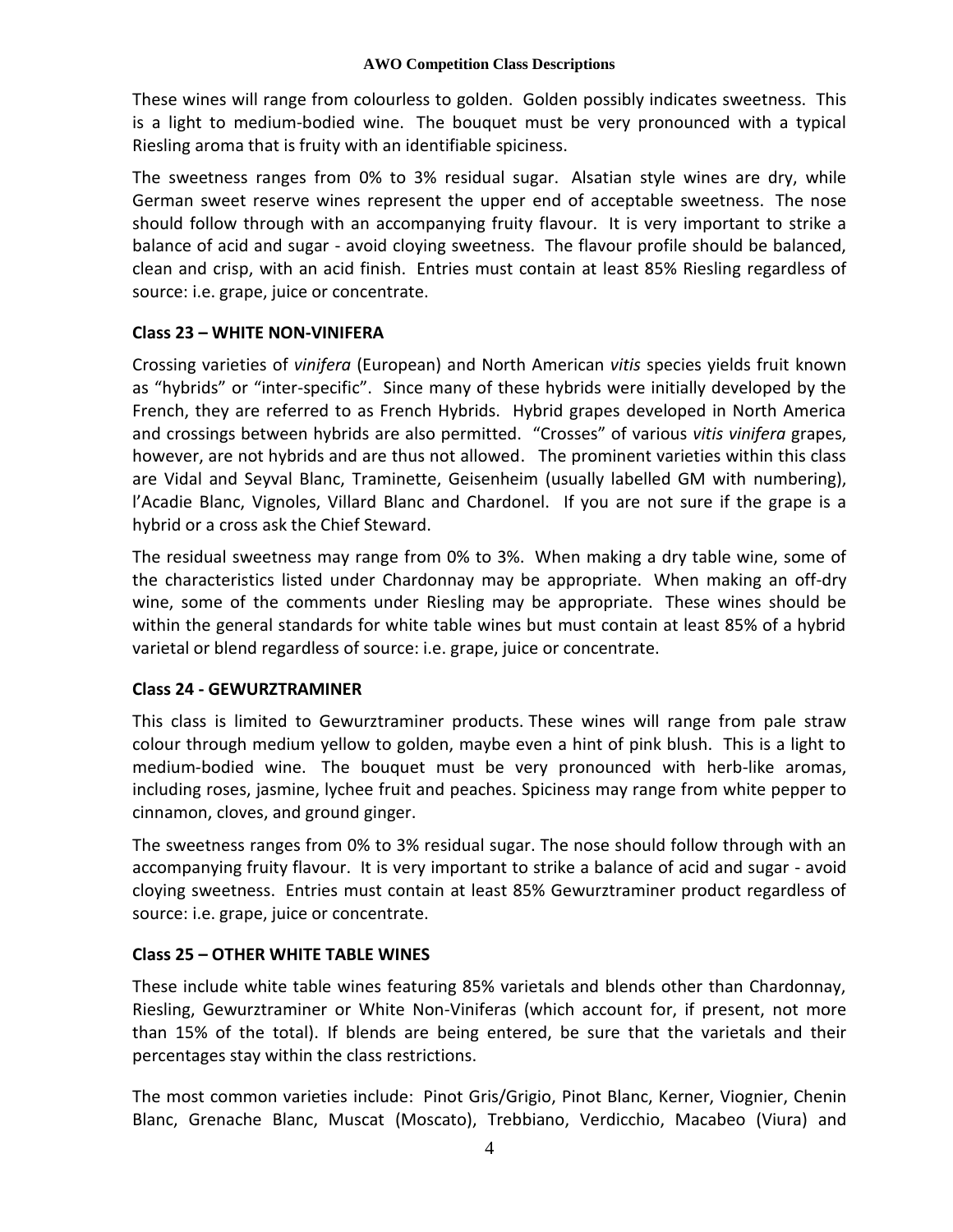Auxerrois. Concentrates may be used, but must meet the above restrictions. It is imperative that the ingredients are known and the percentages of any restricted grape are stated. Example: 85% Other White vinifera(s), 5% Chardonnay, 5% Riesling and 5% white hybrid fits this class. **Check ingredients carefully.**

#### **Class 26 – WHITE TABLE WINE BLEND**

This class is for blended white tables wine using varietals from any of the above White Wine classes. **Note:** these wines must contain less than 85% of any single class in the blend. **Check ingredients and percentages carefully.** Example: 50% Vidal, 25% Gewurztraminer, 25% Kerner. Kit wines, concentrates and juices that do not specify grape varieties (Example: Piesporter, Angel Blanco) belong in this class. To be eligible, both the producer and kit name must be supplied.

# **ROSÉ / BLUSH TABLE WINES**

# **Class 31 - ROSE/BLUSH TABLE WINES (dry 31A, off-dry 31B)**

Rosés are wines to be drunk with food. Colour points in this class depend upon attractiveness as a Rosé. Colours such as pale pink, orange, purple and light red are acceptable. Rosés and Blush wines are light to medium-bodied. They must be pleasant in bouquet and flavour and have a clean, refreshing aftertaste. The acid should be in balance with the fruit sweetness or the complexity should be in balance with the dryness. Rosés may be dry to medium dry. In this class they are judged as a table wine. A slight spritz is acceptable in the glass. Blush wines may be pale pink as a result of brief red grape skin contact during crushing and pressing.

**NOTE: Rosé is a single class. Winemakers may enter 1 wine only.**

# **RED TABLE WINES**

These are wines to be drunk with richly flavoured foods. The colour range is from light red through ruby and garnet with a tawny edge indicating a well -matured wine. Red -purple edges denote a young wine. Red table wines are medium- to full-bodied with the flavour, acid, alcohol, and tannin in perfect harmony. The rich, full bouquet should follow through to match the flavour of the wine. A varietal bouquet is very acceptable. Because fermentation is carried out on the pulp and skins, considerable tannin is extracted. The astringency of this ingredient gives the effect of dryness and possibly bitterness in the mouth when the wine is young. This tannin will soften as the wine ages. A fully matured red will have some glycerine, which may be mistaken for a slightly sweet edge - this is expected and acceptable. A lingering aftertaste is desirable. Avoid entering wines before their time! Many red table wines require considerable aging time in order for the tannins, acids and oak to properly marry (this is even true for some of the lighter style wines).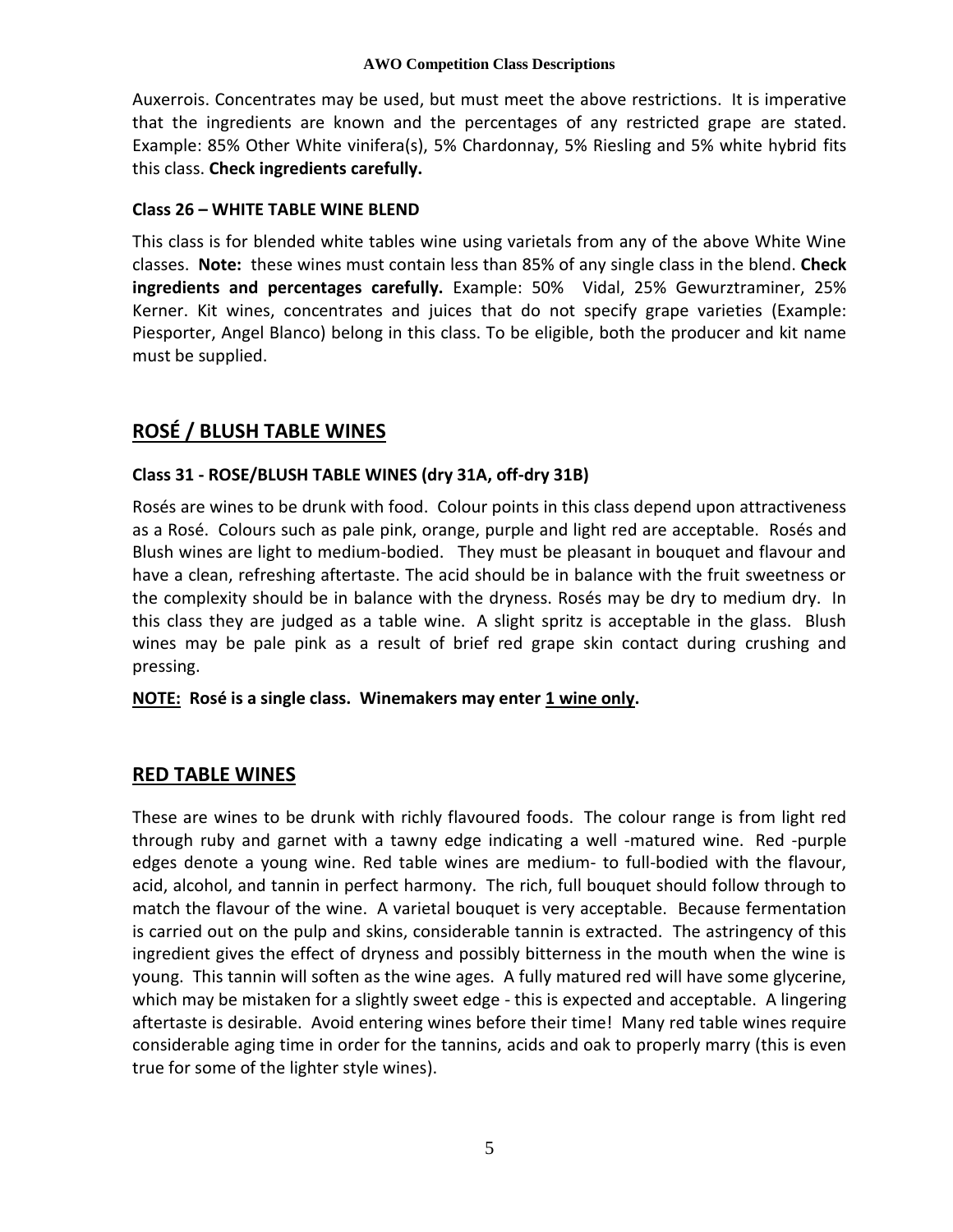#### **Class 40 – RED BORDEAUX SINGLE VARIETALS (New class for 2020)**

This class is for wines that feature **one** of the following grape varieties: Cabernet Sauvignon, Cabernet Franc, Merlot, Malbec, Petit Verdot and Carmenère. **The minimum amount of this varietal must be 90%.** The remaining 10% can be from any other class (including Bordeaux). Typical bouquet and flavour characteristics range from cassis to currant to bell pepper and cedar, depending on such parameters as terroir, fruit ripeness, acid level, yeast selection, malic conversion and use of oak. Grape, juice or concentrate may be used regardless of source.

#### **Class 41 – RED BORDEAUX BLENDS (Renaming of current Bordeaux class)**

This class is for **blends** that include two or more of the following grape varieties: Cabernet Sauvignon, Cabernet Franc, Merlot, Malbec, Petit Verdot and Carmenère. Wines in this class must contain at least 85% of these varietals. The remaining 15% can be from any other class. **Important: The maximum amount of any single varietal must not exceed 89%.** The goal of wines in this class is to create an elegant and harmonious combination rather than a wine resembling one or more of the components. Grape, juice or concentrate may be used regardless of source.

# **Class 42 – PINOT NOIR/GAMAY FAMILY**

Varietal wines in the Pinot/Gamay Class must contain at least 85% of one of the following grapes either alone or in blends: Pinot Noir, Gamay Noir and Pinot Meunier grapes. Bouquet and flavour profiles include spice (cinnamon, pepper) cherry, earthy, mushroom, leather, and barnyard, depending on fruit ripeness, yeast selection, malic conversion, use of oak and possible carbonic maceration. Grapes, juice or concentrate may be used regardless of source.

# **Class 43 – RED NON-VINIFERA**

Crossing varieties of *vinifera* (European) and North American *vitis* species yields fruit known as "hybrids" or "inter-specific". Since many of these hybrids were initially developed by the French, they are referred to as French Hybrids. Hybrid grapes developed in North America and crossings between hybrids are also permitted. "Crosses" of various *vitis vinifera* grapes, however, are not hybrids and are thus not allowed. These wines should be within the general standards for dry red table wines outlined above but must contain at least 85% of a hybrid varietal or hybrid blend. The prominent varieties within this class include Baco Noir, Marechal Foch, de Chaunac, Chambourcin, Chancellor, Lucy Kuhlman, Noiret, Rondo, Regent, Villard Noir, Frontenac and other experimental varieties with North American scion parentage regardless of source: i.e. grape, juice or concentrate.

The grapes appropriate in this category display a range of bouquet and flavour characteristics. Regardless, all wines should display a profile of a well-made red table wine of at least 12% alcohol, dry, with a full mouth feel.

# **Class 44 – RED RHONE STYLE**

The prominent varietals within the Rhone Blend are classically defined as a combination of Syrah (Shiraz) and/or Grenache with lesser portions of Carignan, Cinsault, Mourvedre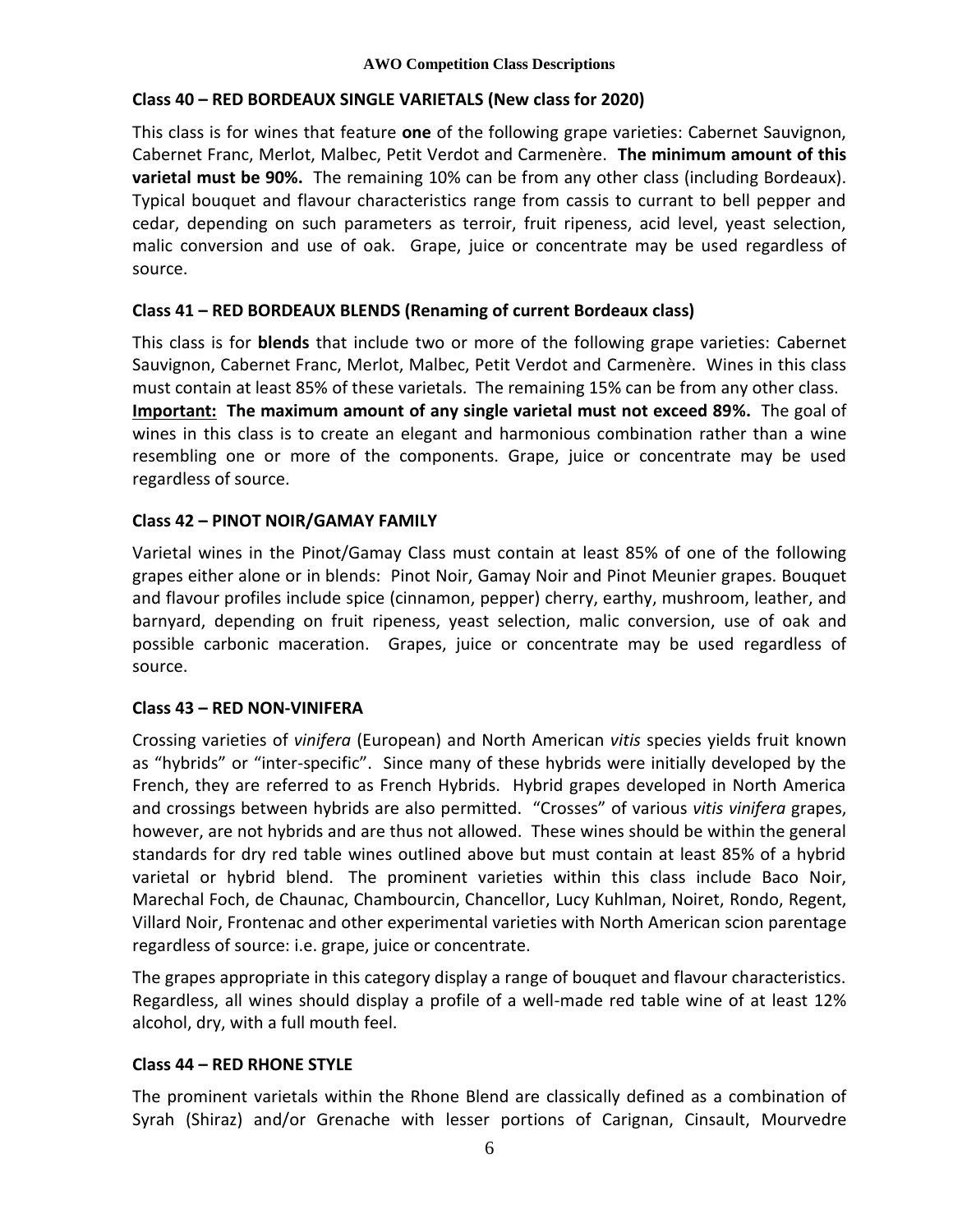(Monastrell, Mataro), Alicante Bouschet or other Rhone region grapes. Some Rhone white grapes (Viognier) in small quantities are permitted.

**Note:** Petite Sirah is NOT in the Rhone class and should be entered in the Other Red Table Wines class.

These blends may be quite powerful: deeply coloured, highly alcoholic, tannic or lighter blends, partly or fully fermented using carbonic maceration. Flavour profiles include violets, black cherry, licorice, to humus and various pepper and herb spices.

Wines in this class must contain a minimum of 85% of the above-mentioned grape varieties. Concentrates may be used, but must meet the above varietal restrictions. Thus it is imperative that the ingredients be known and the percentages of any restricted grape stated.

#### **Class 45 – OTHER RED TABLE WINES**

Red table wines featuring varietals, and blends, other than Red Rhone Style, Red Non-Vinifera (Hybrids), Pinot/Gamay or the Red Bordeaux Style, which account, if present, for not more than 15% in total. Example of popular varietals are: Zinfandel, Tempranillo (aka Tinta Roriz, Tinto Fino, Cencibel, Aragon), Petite Sirah, Sangiovese (aka Brunello in kits), Barbara, Nebbiolo, Touriga Nacional, Pinotage, Ruby Cabernet, Zweigelt and any other red non-hybrid grapes not specifically included in other red wine categories.

The ranges of grapes appropriate in this category display a range of bouquet and flavour characteristics. Regardless, all wines should display a profile of a well-made red table wine of at least 12% alcohol, dry, with a full mouth feel. Concentrates may be used, but must meet the above varietal restrictions. Thus it is imperative that the ingredients are known and the percentages of any restricted grape are stated. A statement of ingredients is compulsory in this class. An example would be: 85% Other Red Vinifera, 5% Cab Family, 5% Pinot/Gamay and 5% Red Hybrid. **Note:** Kit wines or juices labelled "Valpolicella" should be entered in this class. **Check ingredients carefully.**

# **Class 46 – RED TABLE WINE BLEND**

This class is for blended red table wines using varietals from any of the above Red Wine classes. **Note:** these wines must contain less than 85% of any single class in the blend. **Check ingredients and percentages carefully.** Example: 50% Merlot, 25% Cabernet Sauvignon, 25% Syrah. Full disclosure of ingredients and percentages is mandatory. Concentrate kit wines that do not specify grape varieties belong in this class. Kit wines or juices with non-specific labels (Example: Rosso Grosso, Vieux Chateau du Roi, etc.) and no ingredient disclosure also belong in this class. To be eligible, both the kit name and the manufacturer must be supplied.

# **DESSERT STYLE WINES**

The Dessert and Ice Wine styles are intended either to be an interlude between dinner and dessert, to be the dessert, or to accompany the dessert. Levels of aroma, flavour, sweetness and alcohol should be higher than table and social wines. The alcohol is derived from fermentation - not fortification.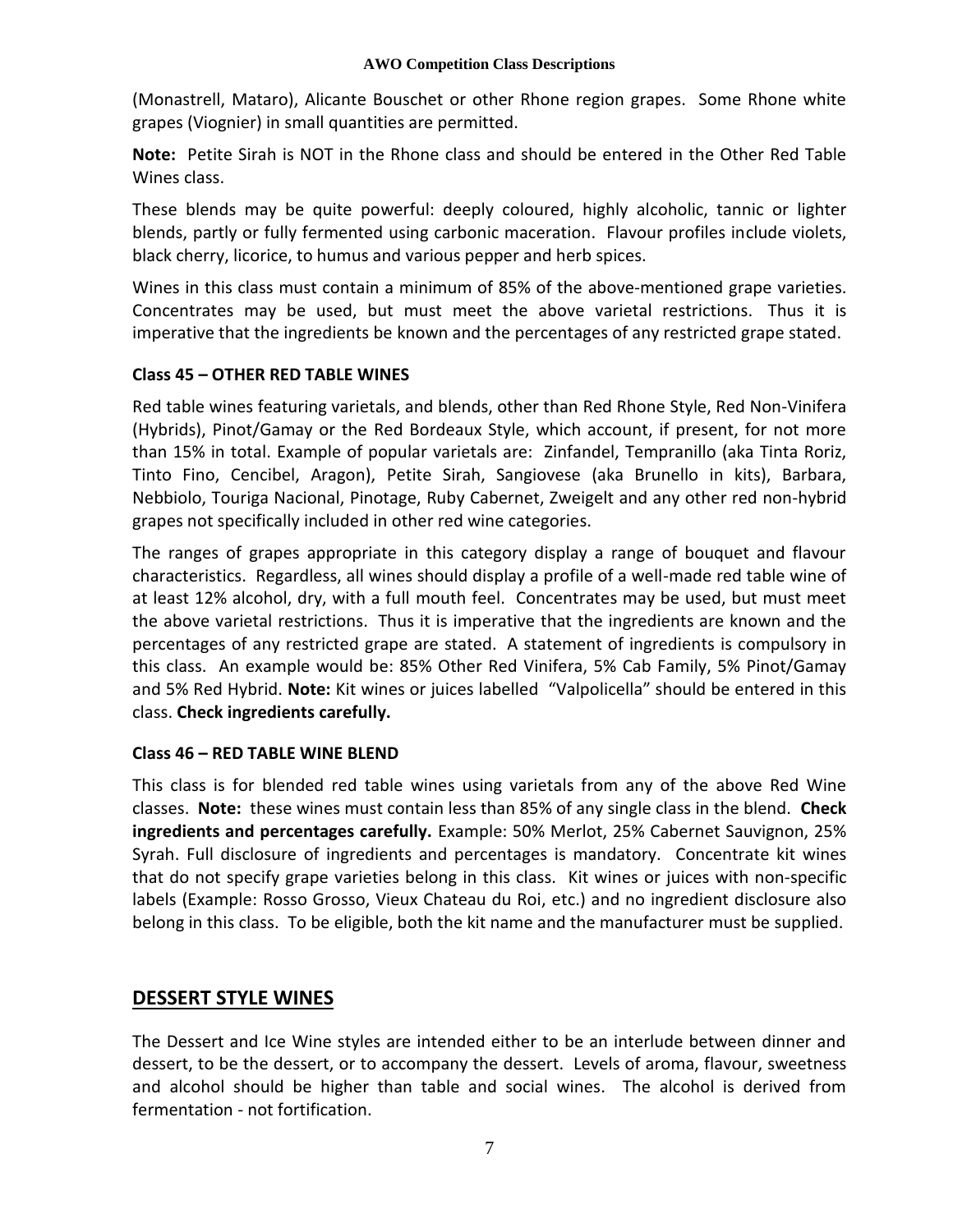#### **Class 51 – DESSERT WINES**

Any attractive colour is desirable. The bouquet is fruity and full, but not overwhelming, sometimes exhibiting distinctive qualities of botrytis. They should be medium to full-bodied with luscious flavour and fruitiness. These wines are sweet and should be in character with dessert. Honey may be an ingredient. The aftertaste should be clean but persistent. Oxidized wines do not fit in this class

Examples: Sauternes (France), Samos (Greece), German Auslese or Beerenauslese, Sweet Mead.

# **Class 52 - ICEWINE STYLE WINES**

Somewhat similar to a Dessert wine, the purpose is the same: to be compatible for enjoyment with dessert. The wine should be luscious, with an inviting fruit bouquet, but not cloying. Gold to amber is the usual colour, but icewines made from red grapes are not uncommon.

Some of the common descriptors for this wine include characteristics of apricots, peaches, or lychee fruit. Alcohol levels can be as low as 8% but should not exceed 13%. Unlike Sauternes and other Dessert wines, alcohol should not be a predominant characteristic of this wine. All alcohol must be achieved through fermentation; fortification with any sort of alcohol is not permitted.

Production is not limited to grapes frozen-in-the-field. The freeze fractioning of regular grape wine juice is generally a more accessible source for initiating the production of this type of wine. The amateur winemaker's chances of success are increased however, when attempting the freeze fractioning method, by starting with a "late harvest" grape juice. This may also enhance the probability of attaining some characteristics of Botrytis Cinerea. Starting levels should be at least 32 degrees Brix and probably would not be higher than 48 degrees Brix.

# **OTHER STILL WINES**

# **Class 53 – AFTER DINNER WINES**

These wines are to be drunk in place of liqueur, or with nuts and cheese after dessert. All appealing colours are acceptable. After dinner wines are heavy-bodied, and have an intensity of flavour and sweetness. They are usually fortified to a high alcohol level, typically 18% to 20%, but not so alcoholic that it masks the fruit and complexity. The bouquet is rich, full and sweet and there should be a clean and lingering aftertaste. Honey may be an ingredient. Examples include Madeira, Port, cream style Sherry and Mead.

#### **Class 61 – SOCIAL WINES**

These are non-sparkling wines of any colour, body or alcoholic content which, because of their character, would not more properly fit into any other classification. The general character of the wine should lend itself to being drunk alone rather than in the accompaniment of food. **The sweetness level should be above table wines and below dessert wines.** Wines commonly seen in this class include: Late Harvest Vidal/Riesling, Gewurztraminer, Muscat and White Zinfandel as well as combinations of grape wines and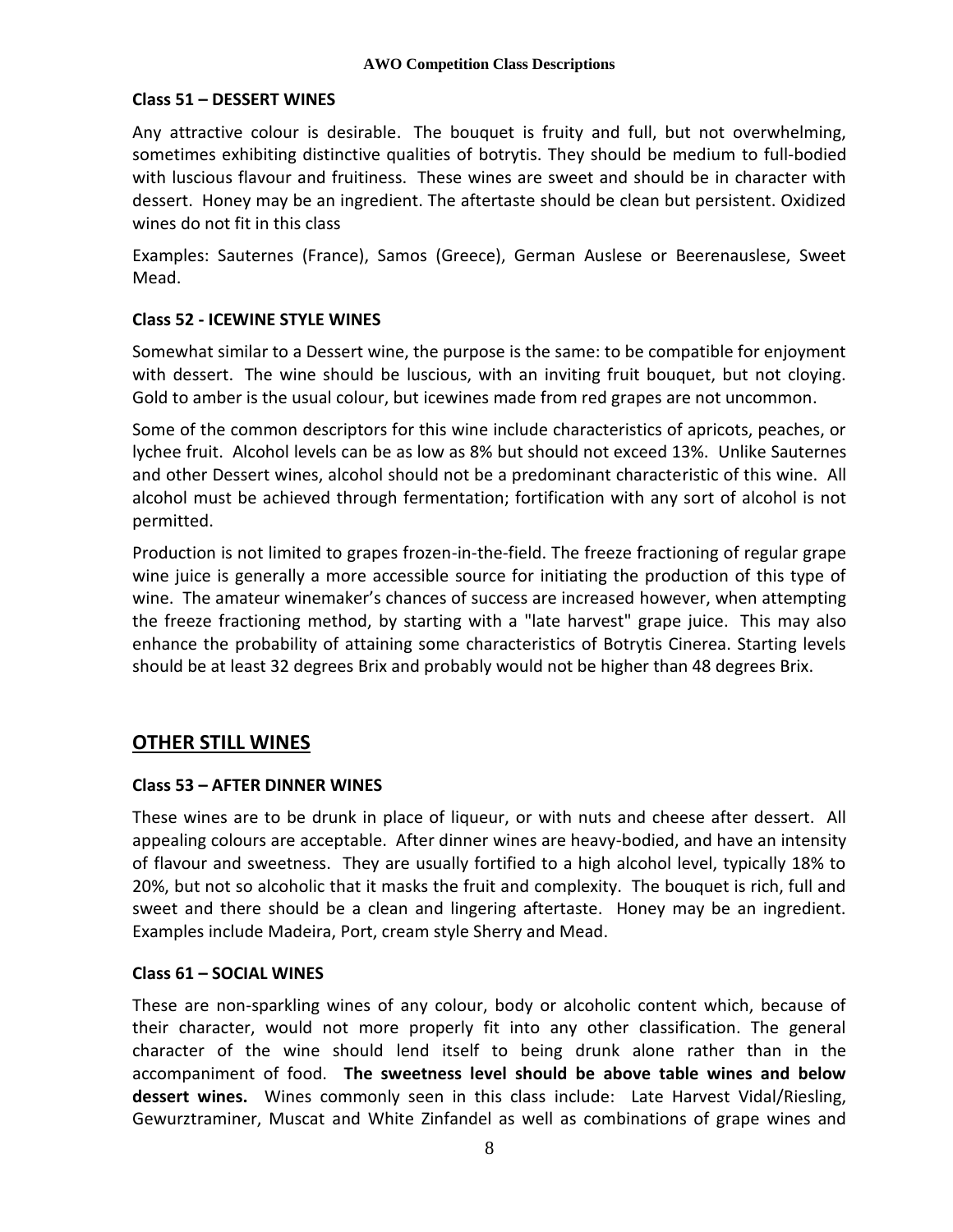fruit juices. Small quantities of flavourings may be added to these wines to create unique combinations of fruit, spice or sweetness on the nose and/or the palate. Honey may be included as an ingredient. All additives must be specifically listed.

#### **COUNTRY WINES**

Country wines must be made from **at least 95% non-grape ingredients.** The Country Wine Classes are intended for wines which depend heavily on their non-grape origins for their interest and character. Wines must be made in a table or social style. Still meads and melomels are appropriate for this class and should be entered in either class depending on sweetness. Oxidized and herbed wines are not acceptable. A wide latitude of colour is permissible but the colour must be attractive. The wine should be still, but a slight touch of spritz is permissible where appropriate. The bouquet and flavour must be inviting. Alcohol must be in balance with the character of the wine.

Competitors will be required to list the juice varieties and to quantify basic aspects of their entry in the Country Wine Classes, including approximate alcohol content, approximate sweetness, and any intentional hint of bitterness.

#### **Class 62 - COUNTRY TABLE WINE**

Any **dry to medium dry** (0-3% Residual Sugar) country wine intended as a table wine. **Residual sugar levels and balance are of great importance in determining a successful wine.**  Flavour may range from very delicate to very intense. A touch of "spritz" is acceptable, especially in lower alcohol or lighter flavoured wines.

# **Class 63** - **COUNTRY SOCIAL WINE**

Any country wine intended to be appreciated on its own, rather than to accompany food. **As in the Social class, the sweetness level should be above table wines and below dessert wines.** The Country Social Wine class is intended primarily for wines which are outside the parameters of Class 61 (Social wines) because of their non-grape fruit content and characteristics. Astringency and/or bitterness and/or high acidity are not faults in themselves but must have be balanced by appropriate sweetness and/or flavour intensity and/or mouthfeel. A touch of spritz is acceptable, especially in lower alcohol or less intensely flavoured wines.

# **SPARKLING WINES, CIDER AND PERRY**

#### **Class 64 – SPARKLING WINES**

These wines may be made from any ingredients and should be an attractive colour. Clarity is important and wines may not be presented on lees. The wine should maintain its character and effervescence for at least 30 minutes. Mousse is highly desirable and smaller bubbles are preferable. The sparkle, or effervescence, will be judged by mouth feel.

For the purpose of judging, the sparkling wine class will be divided into two styles: **Fruity Style** (refreshing, crisp sparkling wines) and **Tertiary Style** (bottle characteristics usually resulting from secondary fermentation on the lees).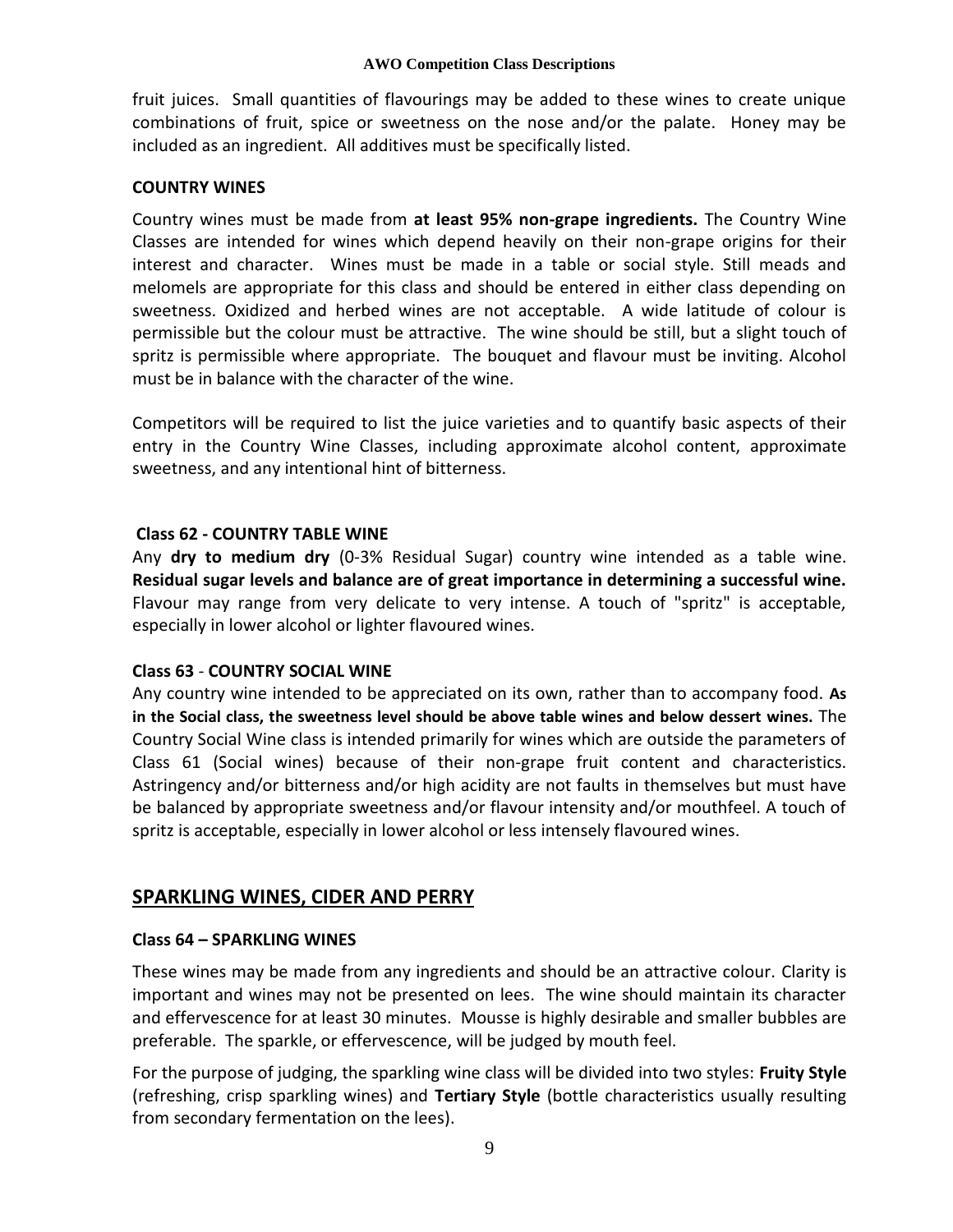**Fruity Style:** Bouquet can be fruity to fresh with moderate complexity. Dry to sweet wines are acceptable, but a clean finish is essential. Sweeter wines should not be cloying. Aromas include grapefruit, lemon, peach, apple, berry, apricot, orange blossom, melon, Muscat etc. Balance should be crisp, refreshing, fruity and racy.

**Tertiary Style:** Bouquet is acquired from ageing on the second fermentation lees. Creamy, toasty, yeasty (bread dough), mushrooms, and vanilla may be evident. Oak, if used, should not be overdone. Ideally, the wine should be smooth and fresh on the palate with the acid somewhat prominent but not excessive, and with aromatic length matching the nose.

**Bottles:** For safety reasons wines submitted in the sparkling class in a container other than a full strength, champagne-type bottle intended for wines of five to six atmospheres pressure (75-90 psi) will be disqualified. As a guideline, look for bottles that have a punt and weigh between 750-900 grams.

Please be careful when sparkling. Excessively primed wines pose a safety hazard. Underprimed wines will be marked down but not disqualified.

# **Class 71 – SPARKLING CIDER and PERRY**

#### **Cider Class**

All ciders must have apple aromas and flavours and be pleasant and refreshing. Acidity should be medium to high. Appearance will generally range from pale yellow to honey gold, but significant colour variations are acceptable depending on the subclass. Please refer to each subclass for more information on colour. Cloudy or "hazy" style ciders are permitted. Mouthfeel should be medium in body. Some tannin should be present for slight to moderate astringency. In all subclasses, a balance between sweetness and acidity is essential. Both still and carbonated ciders are permitted in all subclasses. Carbonation range may be from light to fully carbonated. Bottle fermented ciders may be presented on the lees.

**Note:** Two entries are permitted in the Cider/Perry class. Entries, however, must be from different subclasses.

# **Cider/Perry Subclasses**

**A. Traditional Ciders -** must have apple aromas and flavours. Sweeter examples should be pleasant with no cloying notes. Dry ciders should have a crisp and refreshingly clean finish. (Small hints of barnyard are acceptable as is a hint of Diacetyl (butter, butterscotch). Ciders must have a pleasant body without being thin or watery and be appealing on the palate. Colour will generally range from pale yellow to honey gold, but may also include other hues (esp. pink) due to skin contact or the use of red fleshed apples. Barrel aging may darken the colour.

**B. Fruit added ciders -** must have obvious apple flavours and aromas. Added fruit may complement the apple but never mask it. This is not a cooler. Candy apple flavours are not